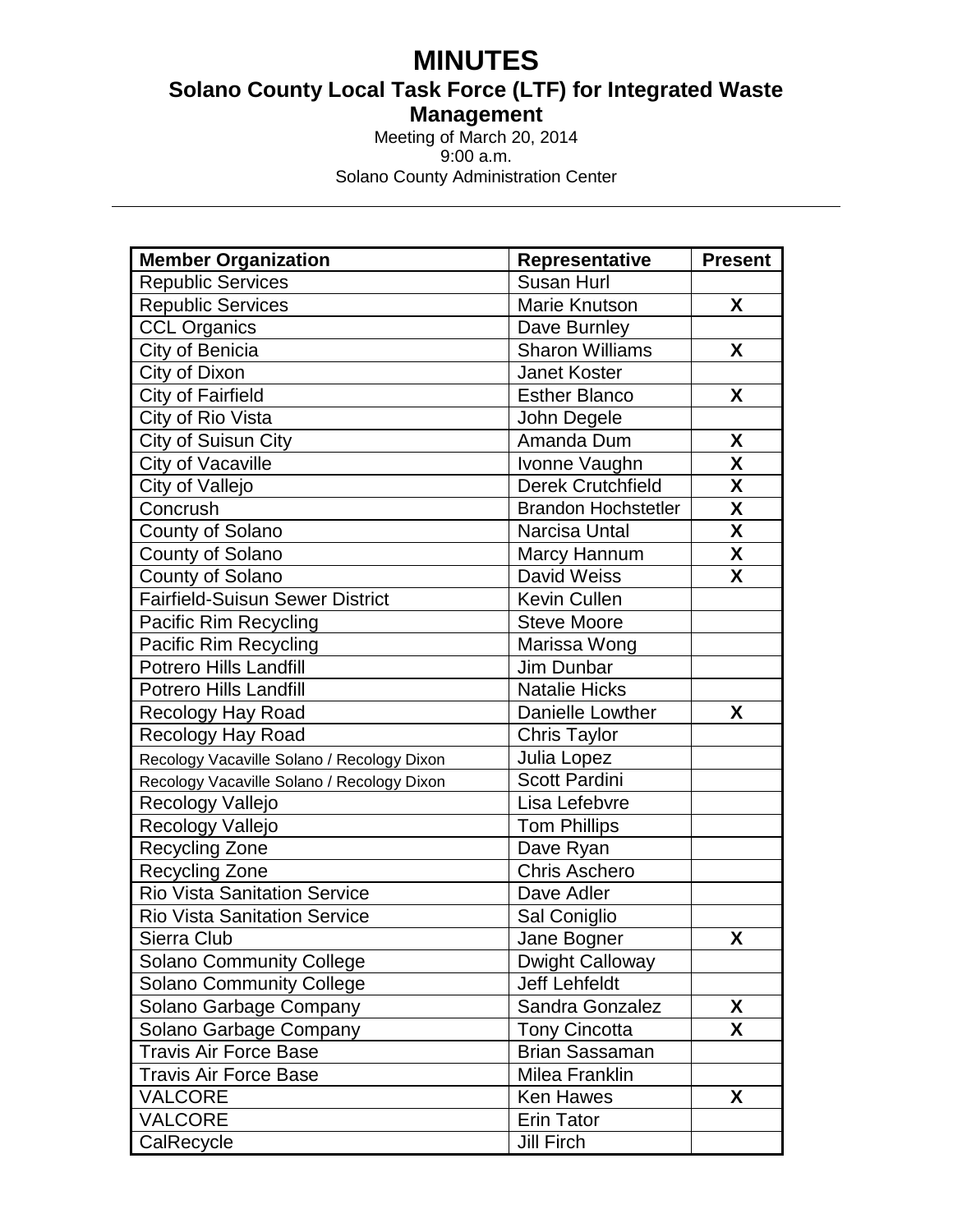# **GUESTS:**

Bruce Mullenix, United Cerebral Palsy North Bay Dean Pederson, San Mateo County Marianne Butler, Solano RCD Matt Walsh, Solano County Christine O'Dea, Recology Joe Scholtes, 95.3 KUIC Natalie DuMont, Solano Land Trust Terry Schmidtbauer, Solano County Environmental Health Division Jim Ball, Center for Imaginative Reuse, Vacaville

## **1. Call to Order / Introductions**

The meeting was called to order by Chair Dunbar at 9:04 a.m. Those present introduced themselves.

# **2. Public Comment**

There were no public comments. Chair Dunbar welcomed new LTF member David Weiss, Solano County Environmental Health Spec (Sr.).

## **3. Action Items(s)**

## **a. Minutes: January 16, 2014**

The minutes of January 16, 2014 were approved as prepared.

# **4. Presentations**

## **a. Reusable Bag Ordinance**

Chair Dunbar noted that the State is looking at a statewide single use bag prohibition. Ms. Untal commented that at a recent meeting of the City, County Coordinating Committee (4Cs) the Department of Resource Management gave a presentation on local and state regulations on the phase out of single use plastic bags. The 4Cs membership requested that city and county staff return to their June 12, 2014 meeting with a draft ordinance regarding reducing the use of single use bags. She noted that there are currently 71 ordinances passed by communities in California. There is one bill SB270 going thru the state legislature but the House does not have to take action until June. Any local ordinance that is adopted before September 1, 2014 will be grandfathered in. City and county staff who are LTF members have been designated as a working group for the development of the draft ordinance. Over the next two months they will be getting feedback from the public on the draft ordinance.

Ms. Untal then introduced Dean Peterson, San Mateo County Environmental Health Director who was recently involved in the creation and adoption of a reusable bag ordinance for San Mateo County and most of the cities within that county. The ordinance went into effect on Earth Day of 2013. He noted that most of the population of San Mateo County lives within the 21 cities and towns. The unincorporated area has a much smaller population. The County and Cities wanted to have an ordinance established before the State deadline in September. They decided to take a regional approach so they could have one ordinance for the cities and the unincorporated area. They also opened up their process to Santa Clara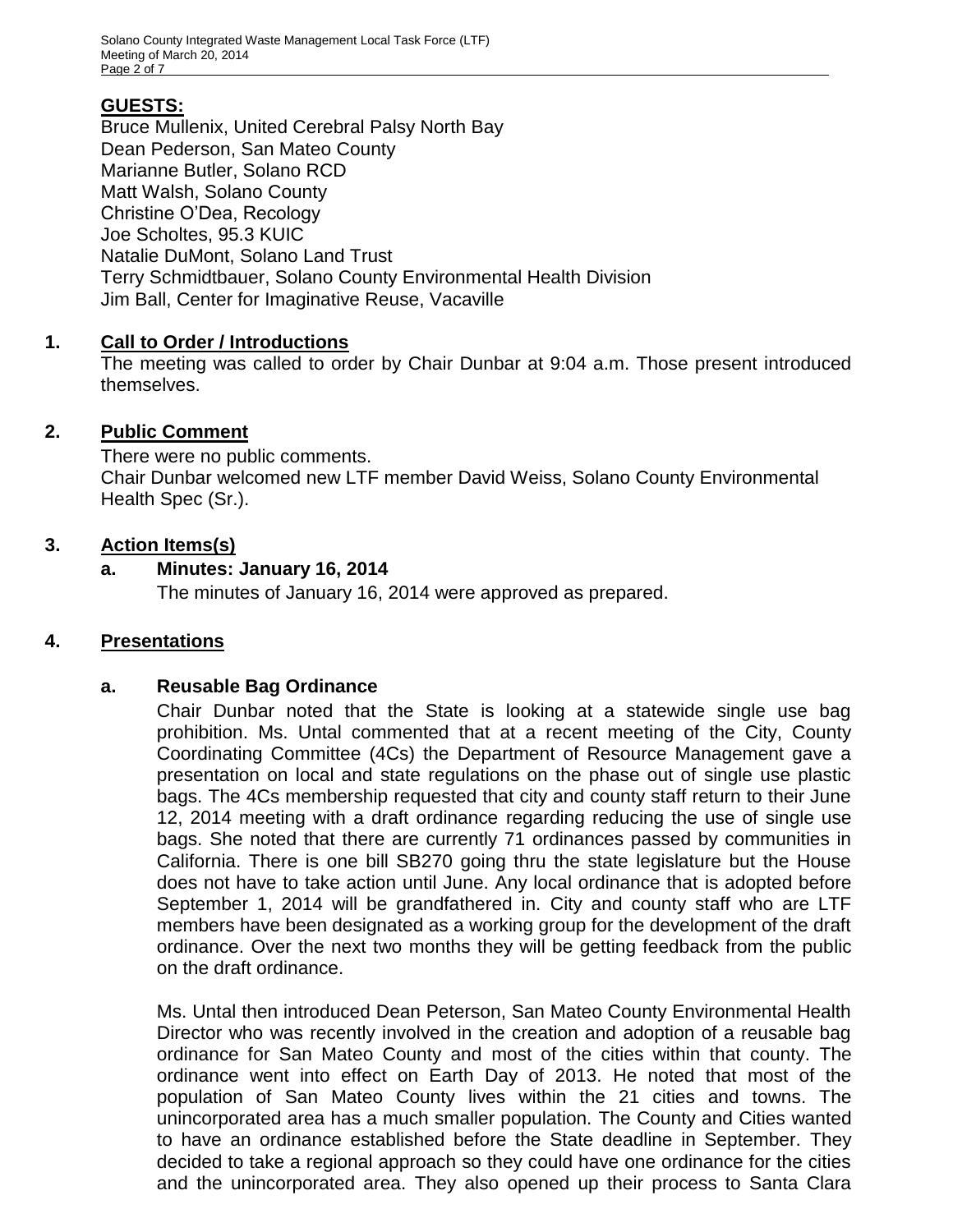County cities and ultimately had five of its cities adopt the ordinance by reference. Two important things got the cities to the table. The first was that San Mateo County Environmental Health would do the enforcement, take the complaints and follow up. They would also seed the cities with outreach but would need the cities to be able to control the outreach because they knew their business districts and people who were influential in their cities. The biggest thing that got the cities to the table was the fact that in an area with a population of 750,000 people an EIR had to be done. The County agreed to be the lead agency and paid for the EIR with the cities signing on as responsible agencies. The cost of the EIR was approximately \$64,000 and did not include staff time. The only caveat for the cities to join the EIR, with the county paying for it, was a promise that they would take it to their city council members. Once the County completed the EIR; made their determination; passed the ordinance with all the outreach then each city was given a copy of the model ordinance. Then they needed to figure out what the ordinance was going to look like. They looked at models of other cities within their local area. They decided to use the City of San Jose's model. What the San Mateo ordinance does is all retail, it excludes restaurants and food. The reasons they excluded restaurants and food was a public health issue of contamination. They also knew there would be a lot of opposition from the restaurant association. The California Retail Association and the California Grocers Association supported the plan once they saw that it was a regional approach.

In the cities of San Mateo County if a person wants a bag they can get a paper or reusable plastic bag for \$0.10. The price will go up to \$0.25 on January 1, 2015. The reason for the increase is based on models of other agencies that show initially the \$0.10 cost is enough to get people from buying the bag but over time the price doesn't seem so bad and they go back to using store bags. As to the question of who gets the money from the bag sales. If the money goes towards enforcement it becomes a tax and needs to be approved by a certain percentage of a public vote. By giving the money back to the businesses it helps them to comply with the law. The stores are also required to keep a log of the bags they sell and provide signage to promote the ordinance within their business area.

Regional stormwater permits require jurisdictions to reduce the amount of trash that is going into their storm drains. By passing either a polystyrene (food ware) ordinance or a reusable bag ordinance credits are given for diverting certain percentages of waste as long as the ordinance has enforcement with a complaint line and a process for the complaints to be followed up within a reasonable period of time.

Since the ordinance went into effect they have seen an 83 to 85 percent reduction in the use of single use bags throughout the county. Recent coastal cleanups in their area found virtually no plastic bags. Mr. Peterson concluded his remarks by saying that the roll out of the ordinance has gone very well.

Responding to a question about how long the process took from inception to completion, Mr. Peterson replied that it took a little over one year and that there was no grant money available for the process. He stated they could use funds from a tipping fee from the local landfill that they use for household hazardous waste and pollution prevention. Because it was a project to keep waste out of the landfill they could legally use some of the AB939 fee funds for outreach and extra staffing. He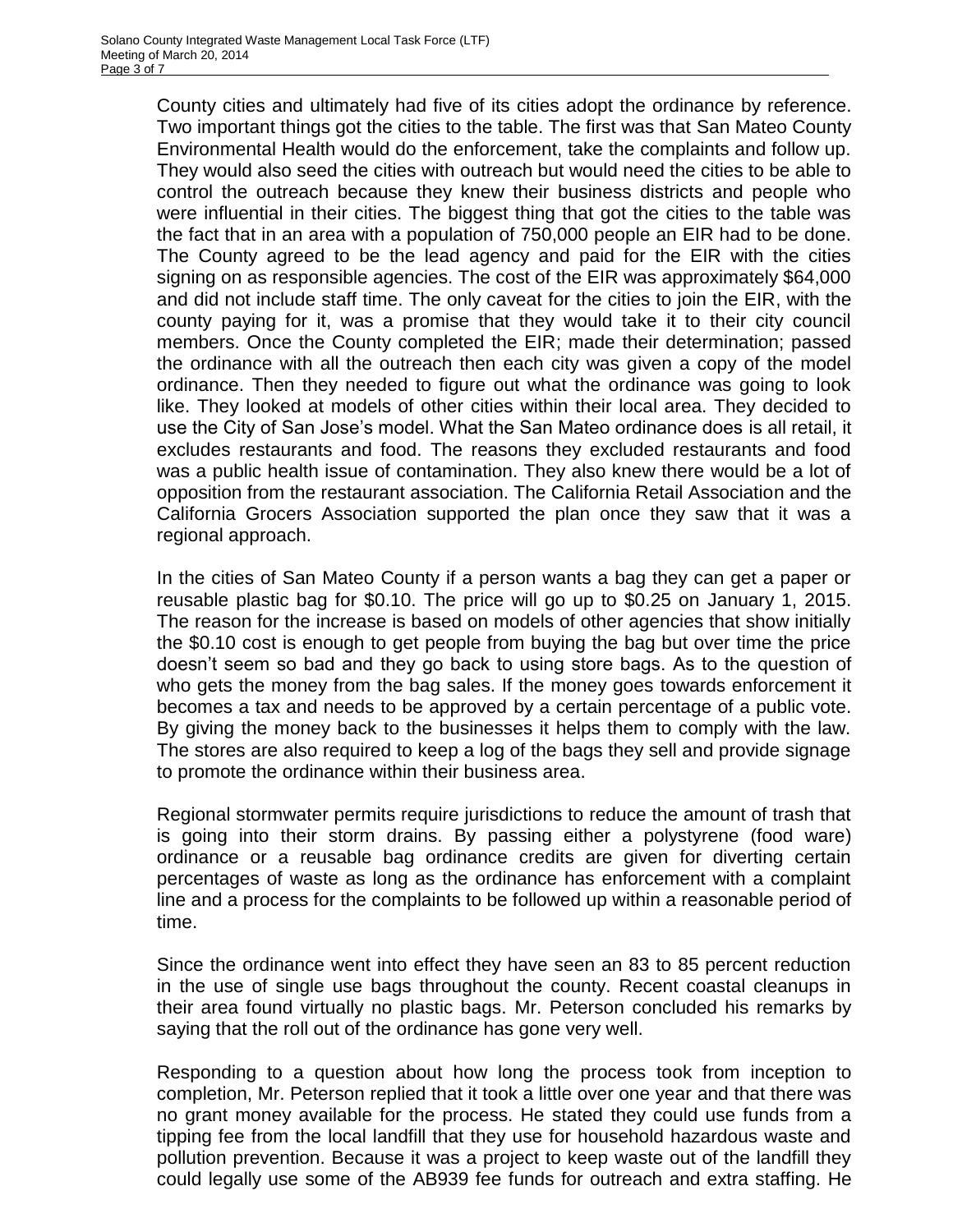also noted that they weren't challenged by any significant lawsuits. There was one group called "Save the Plastic Bags" that they followed closely as to the lawsuits the group was placing on other jurisdictions. San Mateo County made sure they followed everything with which the group's lawsuits had issues. San Mateo County did not have a lawsuit filed against them. He believed that doing an EIR helped to avert potential lawsuits. Because their ordinance was a total bag ban for all retailers they had to make sure it extended to informal retailers such as farmers markets, pop up stores and flea markets. Their environmental health staff worked with farmers market and special event coordinators to educate them about the requirements of the new ordinance. The cities changed their permitting process to make it very clear that single use bags were no longer allowed. Produce bags were allowed to avoid cross contamination issues. As to anything they would modify or do differently Mr. Peterson wished that they had clarified the definition of a reusable bag. The definition of a reusable bag calls for a certain thickness of a plastic bag. Some businesses just switched to a thicker plastic bag and continued to give those away for free. The loophole was closed by requiring the retailers to charge at least a dime for the thicker plastic bag. San Mateo County did not include compostable plastic bags in the ordinance for two reasons. One is that it is hard to determine by eye site if a bag is compliant so enforcement is very difficult. Secondly most of the composting facilities in the Bay Area have a hold time of 30 days which is not long enough because compostable bags under ASTM standards require a hold time of 90 days in a compost facility. It was noted that if Solano County and the cities do nothing about a plastic bag ordinance they will bound by the terms of the State plastic bag law when it goes into effect in September. Mr. Peterson also explained that any change to the ordinance would automatically apply to the cities that joined into the ordinance with San Mateo County. He also stated that if they ever decide to include food establishments in the ordinance the County would require them to use compostable bags because it would be an easier way to message to the public. As their restaurant "to go" containers are already compostable or recyclable the compostable bag would also be an item to throw into their green bin for recyclables.

Responding to a question about how the 83 to 85 percent reduction in the use of single use bags was established, Mr. Peterson stated that they were determined in two ways. One was by staff and volunteers going out to parking lots and observing. The second was by looking at records from some of their major retailers to see what their decrease was from how many bags were purchased in the year before the ordinance and comparing that to the year after. Mr. Peterson also encouraged the jurisdictions to partner with local environmental groups and to involve young people in the process.

#### **b. Waste Sleuth**

This item was continued to a future meeting.

#### **c. Gone For Good Document Management – Free Paper Shredding & E-Waste Events**

Bruce Mullenex, United Cerebral Palsy of the North Bay, stated that Gone For Good Document Management is a social enterprise of United Cerebral Palsy of the North Bay. It employs adults with developmental disabilities, adults with barriers to employment and adults who support workers with disabilities. Its mission is to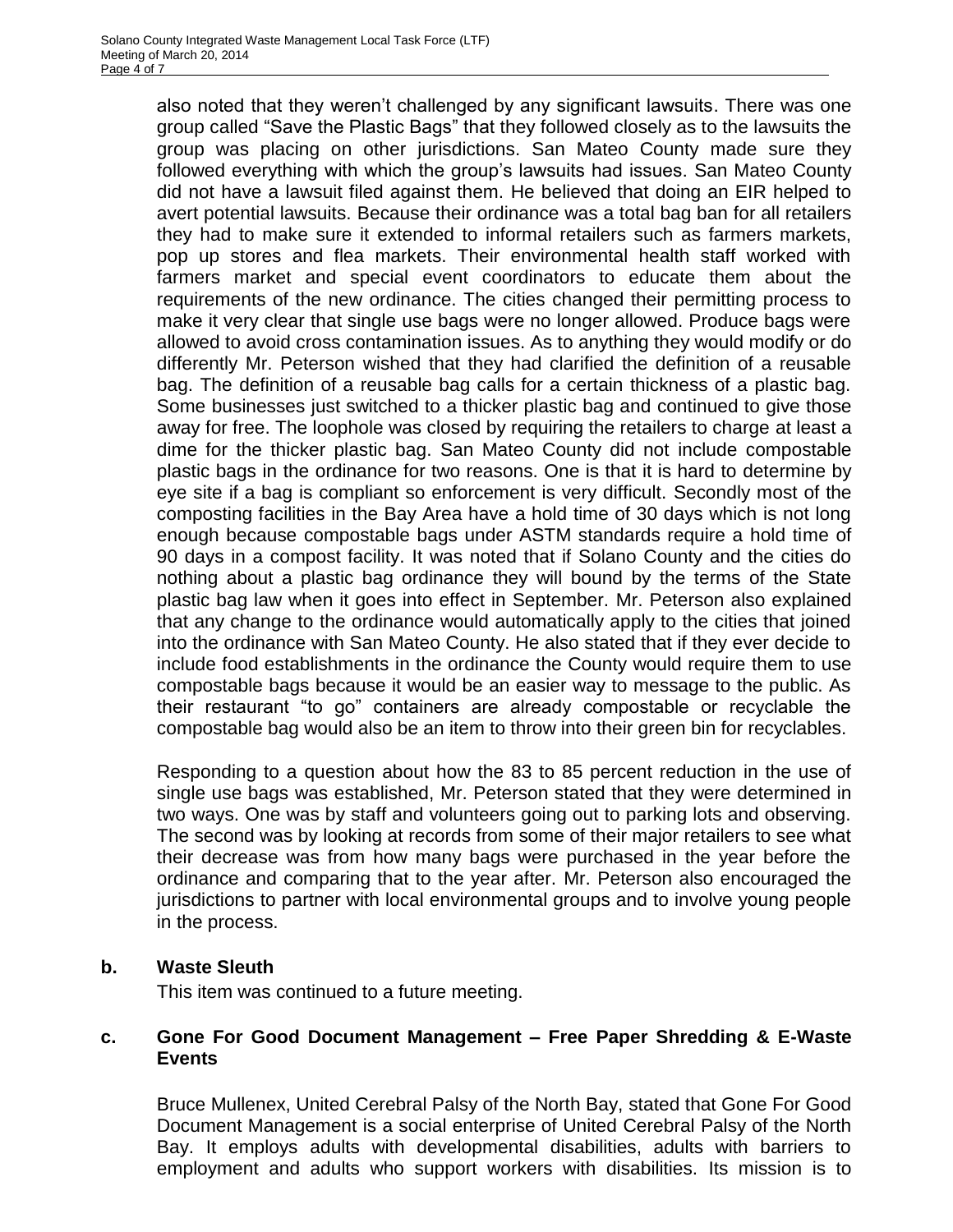operate recycling programs, scanning services, and e-waste recycling, while employing people with disabilities. They have facilities in Sonoma, Napa and Solano County. In Petaluma they have schools for autistic children and children with disabilities; along with their offices and work programs that they support with companies that may want to hire people from their programs. They also have the Petaluma recycling center which is a CalRecycle certified collection center for CRV packages, plastic, glass and e-waste. In Napa they have a facility called Wine Bev that provides packaging services to wineries. The Fairfield facility provides off site shredding services thru a company called Gone For Good Document Management. It provides services to Sacramento and the Bay Area. The Fairfield facility also processes over one million pounds of e-waste per year. He told the LTF that they are looking for opportunities to attend events and let the public know who they are. They also do not charge to attend an event. Esther Blanco noted that Gone For Good will be at the City of Fairfield Earth Day event on Saturday April 26<sup>th</sup>. Marie Knutson asked if they followed their e-waste to make sure it is being disposed of safely. Mr. Mullenex replied that they utilize two CalRecycle certified processors to take the deconstructed e-waste that they generate.

#### **5. Member Updates**

#### Jim Dunbar, Potrero Hills Landfill

Chair Dunbar announced that the California Environmental Health Association (CEHA) annual conference will be held at the Marriott in Napa during the first week of April. He also mentioned that David Tam of SPRAWLDEF sent him a book titled "Suisun Marsh Ecological History and Possible Futures". The book describes how humankind has influenced the development of the Suisun Marsh.

#### Marcy Hannum, County of Solano

Ms. Hannum stated that the CEHA annual conference is an education symposium that offers many technical sessions on topics such as solid waste, liquid waste, tires, food and restaurants. She also noted that they received a solid waste facility application from Tonnesen Pet Cemetery. The application was rejected because it was incomplete. They expect them to refile in a couple of months. She also noted that the Vallejo transfer station has not gotten to the point where they are ready to submit an application. They are still going through the CEQA process.

#### Tony Cincotta, Solano Garbage Company

Mr. Cincotta stated that he attended the recent Solano Youth Ag Day where third graders from all over the county are bused in to the Vallejo Fairgrounds to experience agriculture first-hand. He encouraged the members to support the event.

#### Sandra Gonzalez, Solano Garbage Company

They are still receiving entries for their Ag poster contest. Solano Community College, Mission Solano, The Solano Mall and the City of Fairfield are participating in the City of Fairfield Earth Day events on Saturday April 26th.

#### Esther Blanco, City of Fairfield

Earth Day will be held in conjunction with Kids Day of Fishing. Other events include the poster contest, a pet adoption event, free paper shredding and e-waste disposal. The "All about Art" event will be held downtown. In March the Solano County Master Gardeners held a drought workshop with plant and landscape ideas.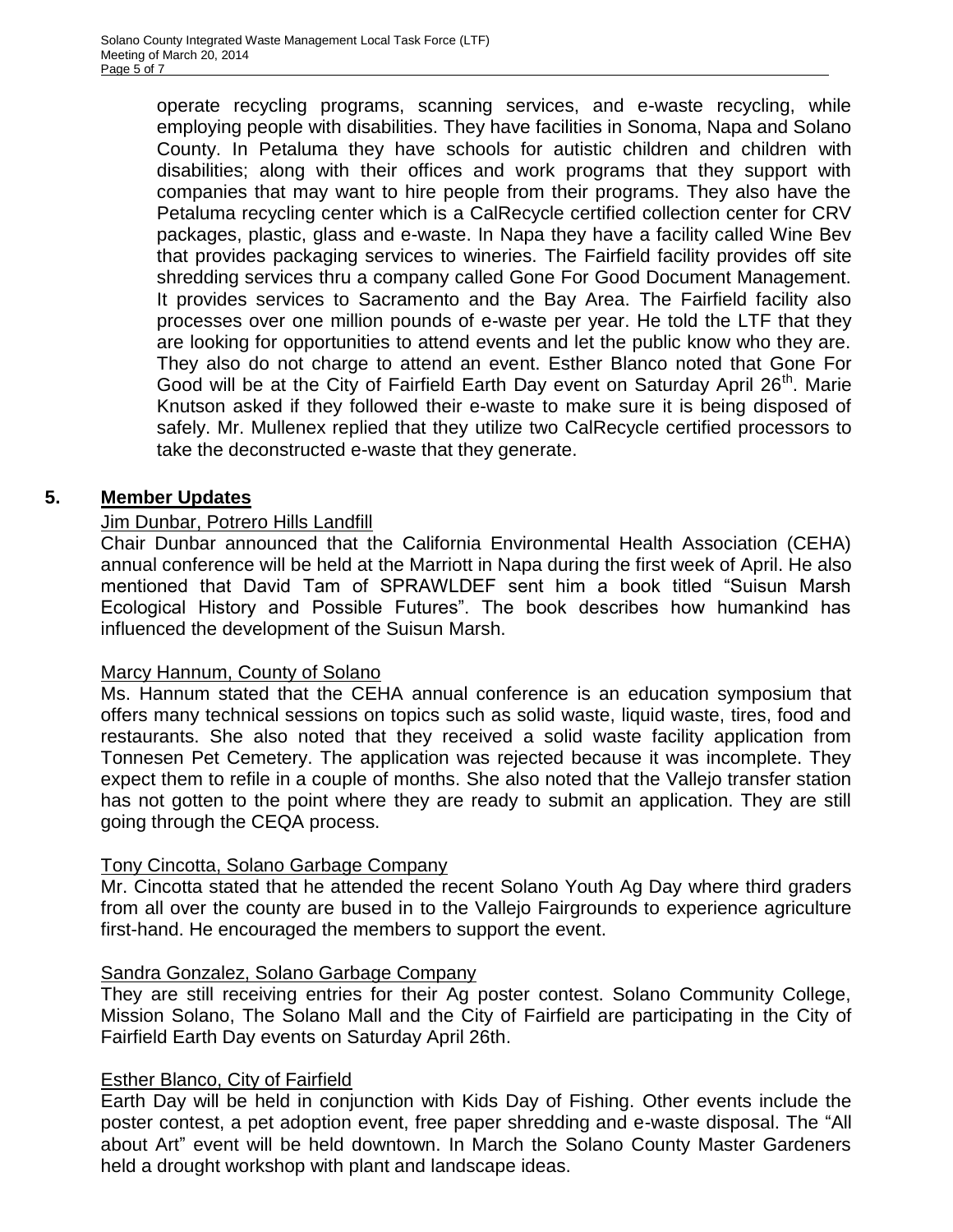#### Amanda Dum, City of Suisun City

Earth Day will be held on April  $19<sup>th</sup>$  in partnership with Solano Garbage. Ms. Dum has also been working with four Girl Scout troops to clean up the portion of Grizzly Island Trail that runs between Marina Blvd. to Grizzly Island Road. The Girl Scouts have committed to cleaning up the trail every third Saturday for a year. Solano Garbage provided signs that the Girl Scouts were keeping that portion of the trail clean. Travis AFB Staff Sergeant James Flicker recently contacted Suisun City about a starting volunteer cleanup program. Sergeant Flicker and his group of enthusiastic airmen completed a cleanup from the Train Depot to Marina Blvd. They collected sixteen 55 gallon bags of trash. The Fairfield Suisun Sewer District has provided signs for the cities of Suisun City and Fairfield to post in problem areas regarding proper disposal of trash. Suisun City has also been working with ABAG to create two designated launch sites to be part of the San Francisco Bay Area Water Trail. The water trails are geared toward kayak users.

#### Marianne Butler, Solano RCD

Solano RCD is bringing out 2000 third graders this year through the Storm Water Explorer Program to learn about storm water and recycling. This will be their largest group of students to date. She invited members to join them. Their biannual plant sale will be held in early May.

#### Sharon Williams, City of Benicia

The City of Benicia will be participating in the DEA Drug Take Back event on April 26<sup>th</sup>.

#### Ken Hawes, VALCORE

VALCORE was at Solano Youth Ag Day with a soft opening of a waste management program with a goal of zero waste. At the event they provided 10 three bin stations marked "Landfill", "Composting" and "Recycling". They were able to man the stations with a Sierra Club volunteer; 3 community volunteers; 3 volunteers from the Vallejo USD and VALCORE employees. VALCORE will be participating in the City of Vallejo Earth Day at the Farmers Market on April 19th.

#### Ivonne Vaughn, City of Vacaville

Ms. Vaughn attended the Paint Stewardship Workshop for CalRecycle. She stated that CalRecycle is asking for members to look at the annual report for paint care and submit comments by the end of the month. She also attended the Covered Electronic Waste stakeholders meeting and noted that they have fewer than 45 cities that are presently doing designations. Ms. Vaughn also noted that there will be a presentation to the Vacaville City Council on the  $25<sup>th</sup>$  to talk about the proposed plastic bag ordinance that was discussed at a recent 4 C's meeting.

#### Marie Knutson, Allied Waste

Ms. Knutson reported that they are working on Earth Day Events for Benicia. She thanked Jane Bogner for a successful composting class and compost giveaway that was held recently. She noted that on April 8<sup>th</sup> Bea Johnson the author of "Zero Waste Home" will be speaking at DVC. Ms. Knutson writes and sends out "The Sustainable Benician" in the garbage bills as a way to help Benicians stay informed about ecology minded events happening in and around their city. She asked members to forward to her any information on events that would be of interest to Benicia. Ms. Knutson also announced that she recently received the Hispanic Chamber's Corporate Business of the Year Award.